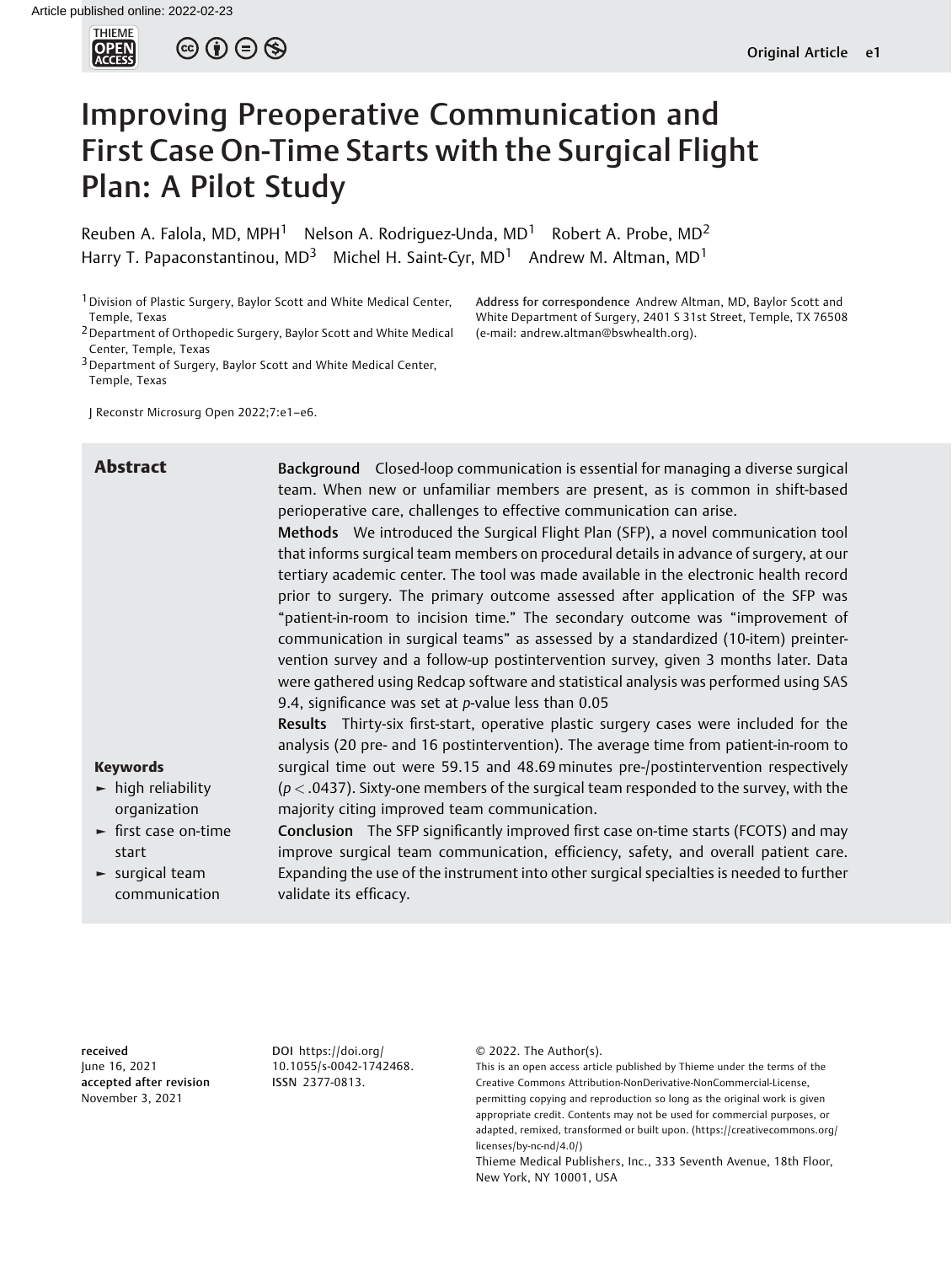Health care organizations, much like the other High-Risk Organizations (HROs), including commercial aviation and the nuclear power sector, are similar in that they satisfy four main criteria: These organizations operate in unforgiving social and political environments, employ risky technologies that present potential for error, are limited in learning through experimentation due to the magnitude of consequences from errors or mistakes, and, in that, they employ complex processes and technologies to avoid potential failures.<sup>1,2</sup>

It is within this atmosphere of multiple demands and potential complications that modern health care is delivered, challenging medical personnel, notably surgical teams, to find new and better ways to communicate. A pivotal point in health care safety awareness was the release of "To Err is Human," published by the Institute of Medicine, in 2000.<sup>3</sup> This report brought to light major safety concerns in our nation's hospitals, namely medical errors leading to increased morbidity and almost 100,000 deaths annually.<sup>3</sup> Since then, many efforts have been made in hospitals around the nation to prevent, recognize, and mitigate patient harm from error.<sup>4</sup> The concept of utilizing a surgical checklist was championed by Atul Gawande at the Brigham and Women's Hospital and has since been shown to improve safety and prevent errors, decreasing adverse event by 36% and mortality by  $47\%^{5,6}$ 

High reliability teams are characterized by solid systems of communication<sup>1,2</sup> that aid in preventing medical mistakes. A cornerstone of effective and efficient communication within surgical teams is the dissemination of key strategic information regarding the surgical plan, in advance of surgery. As in aviation, a clear plan outlined at the outset can serve to clarify goals and unify the team prior to surgery.

In modern health care, the operating room (OR) serves as a significant revenue and cost center and is a high-risk environment. Efficiency in the OR is a crucial indicator for both the value of health care delivery and patient safety. Means of improving OR safety and efficiency include ensuring first case on-time starts (FCOTS), which can reduce unused OR time, set the tone for subsequent cases, and be used as a surrogate metric for preoperative communication in the OR.

The objective of this study is to implement and assess a novel communication instrument, the Surgical Flight Plan (SFP), as a tool to enhance surgical team communication, safety, and FCOTS operations at a large tertiary, academic teaching hospital.

# Methods

After Institutional Review Board (IRB) approval, roll out of the surgical checklist was implemented in three phases. Phase 1: preimplementation survey, a 10-item, informal survey was sent to key members of the OR team (circulating OR nurses, surgical scrub technicians, and anesthesia personnel). The purpose of the survey was to assess the general impressions on the current quality of communication by surgical personnel in advance of a first-start cases. Phase 2: design and implementation, the SFP checklist was

Journal of Reconstructive Microsurgery Open Vol. 7 No. 1/2022 © 2022. The Author(s).

constructed to display key information about surgical cases that were important components of preoperative surgical team communication. The design of the checklist utilized simple, repetitive elements, based on chromatic principles for impactful visuals, and the delivery of information<sup>7,8</sup> ( $\blacktriangleright$ Fig. 1). The SFP was then introduced into the patient's electronic health record (EHR) under the media tab the day prior to surgery (or Friday/weekend prior to Monday cases) and was accessible to anyone providing care for the patient. Phase 3: assessment, a focused, 8-item postintervention survey was sent to plastic and reconstructive surgery team personnel to assess the impact of the SFP checklist.

Twenty consecutive preintervention cases and 16 consecutive postintervention cases were included in this study, from a variety of plastic and reconstructive surgical procedures. Four patients were excluded from analysis given multiple surgical teams present during their operation (e.g., surgical oncology for mastectomy in combination with plastic surgery for immediate breast reconstruction). The primary outcome was the difference between the times of "patient-in-room" and the "incision time." The secondary outcome was improvement of communication in surgical teams, as recorded by follow-up survey. Data were gathered using the REDCap software and statistical analysis was performed using SAS 9.4 significance was set at  $p < 0.05$ .

## Results

#### Case Timing

Thirty-six first start plastic surgery cases were analyzed in this study (20 pre- and 16 postintervention). There was a significant decrease in the average "time in room" to "incision time" in the 16 cases preceded by the SFP intervention when compared with the 20 cases in the control group  $(M = 48.69$  vs. 59.15;  $p < 0.0437$ ).

## Preintervention Survey

Sixty-one members of the surgical team responded the preoperative survey, including circulating nurses, scrub techs, and anesthesia providers. Survey respondents were asked to rate their understanding of the details of the surgical plan prior to entering the OR, how well the surgeon communicates with the team prior to entering the OR, and the degree to which their team functions as a unit on a scale from 1 to 10 (1—very poor and 10—very well). On average, the respondents rated the above survey items as 7.18, 5.05, and 6.54, respectively ( $\blacktriangleright$ Table 1). Prior to the SFP intervention, the majority of respondents (93%) believed that their preoperative understanding of the procedures in which they participate could be improved  $(\blacktriangleright$ Table 1). Similarly, the majority (94.92%) felt that they could render more effective help to patients if they could improve their preoperative understanding of the surgical plan (►Table 1). Prior to the SFP intervention, a majority of respondents (71.7%) reported that they sometimes, often, or always find out which operation they will assist with on the morning of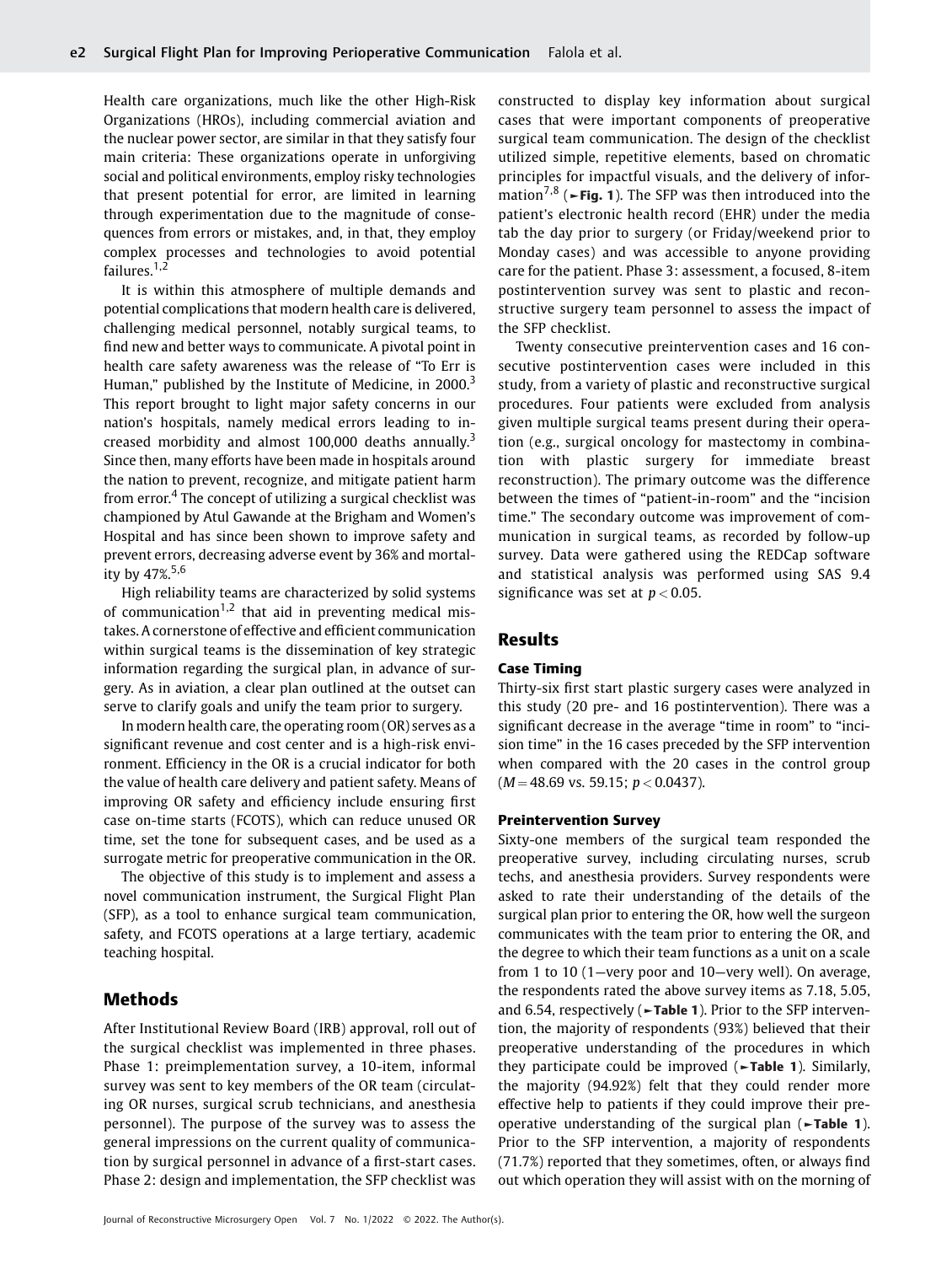| Date + Time + Place of Operation: Day Month 2020, 00:00 Time at OR ##<br>Patient: XX<br>Surgeon: Andrew Michael Altman | (Surgical flight plan)         |                                                                  |
|------------------------------------------------------------------------------------------------------------------------|--------------------------------|------------------------------------------------------------------|
| Operation: Plain terms description of operation in summary<br>Anesthesia:                                              | <b>Circulating RN:</b>         | Scrub team:                                                      |
|                                                                                                                        | -Positioning -Equipment needed | -Draping set-up / positioning<br>-Equipment needed / instruments |

Fig. 1 The SFP checklist displays key information about surgical cases to improve preoperative surgical team communication. Simple, repetitive elements based on chromatic principles for impactful visuals and the delivery of information are utilized. SFP, the Surgical Flight Plan.

### Table 1 Preoperative survey

| Survey item                                                                                                                                                 | Mean score $(1-10)^a$ | $%$ of<br>respondents (yes) |
|-------------------------------------------------------------------------------------------------------------------------------------------------------------|-----------------------|-----------------------------|
| 1. How well do you understand the details of the surgical plan<br>at the time of entering the OR?                                                           | 7.18                  | N/A                         |
| 2. How well does the surgeon communicate with you and your<br>team prior to entering the OR?                                                                | 5.05                  | N/A                         |
| 3. To what degree do you feel the surgical team functions as a<br>cohesive unit?                                                                            | 6.54                  | N/A                         |
| 4. Do you feel your understanding of the surgeries in which<br>you participate can be improved prior to surgery?                                            | N/A                   | 93.33                       |
| 5. Do you feel like you could potentially help your patients<br>more effectively if you understood the surgery and plan<br>better prior to entering the OR? | N/A                   | 94.92                       |

Abbreviations: N/A, not available; OR, operating room.

a<sub>1</sub>-very poor and 10-very well.

surgery (►Table 2). A majority (80%) also reported that there is seldom or never communication between the surgeon and the surgical team prior to the morning of surgery (►Table 2). This was a source frustration at least sometimes in a majority (83.3%) of survey respondents (►Table 2).

## Postintervention Survey

Eighty-three percent of respondents found the SFP was very helpful for improving surgical team tasks (►Table 3). All respondents felt more prepared, safer, and more organized with the intervention (►Table 3). Furthermore, all respondents found that team communication and overall safety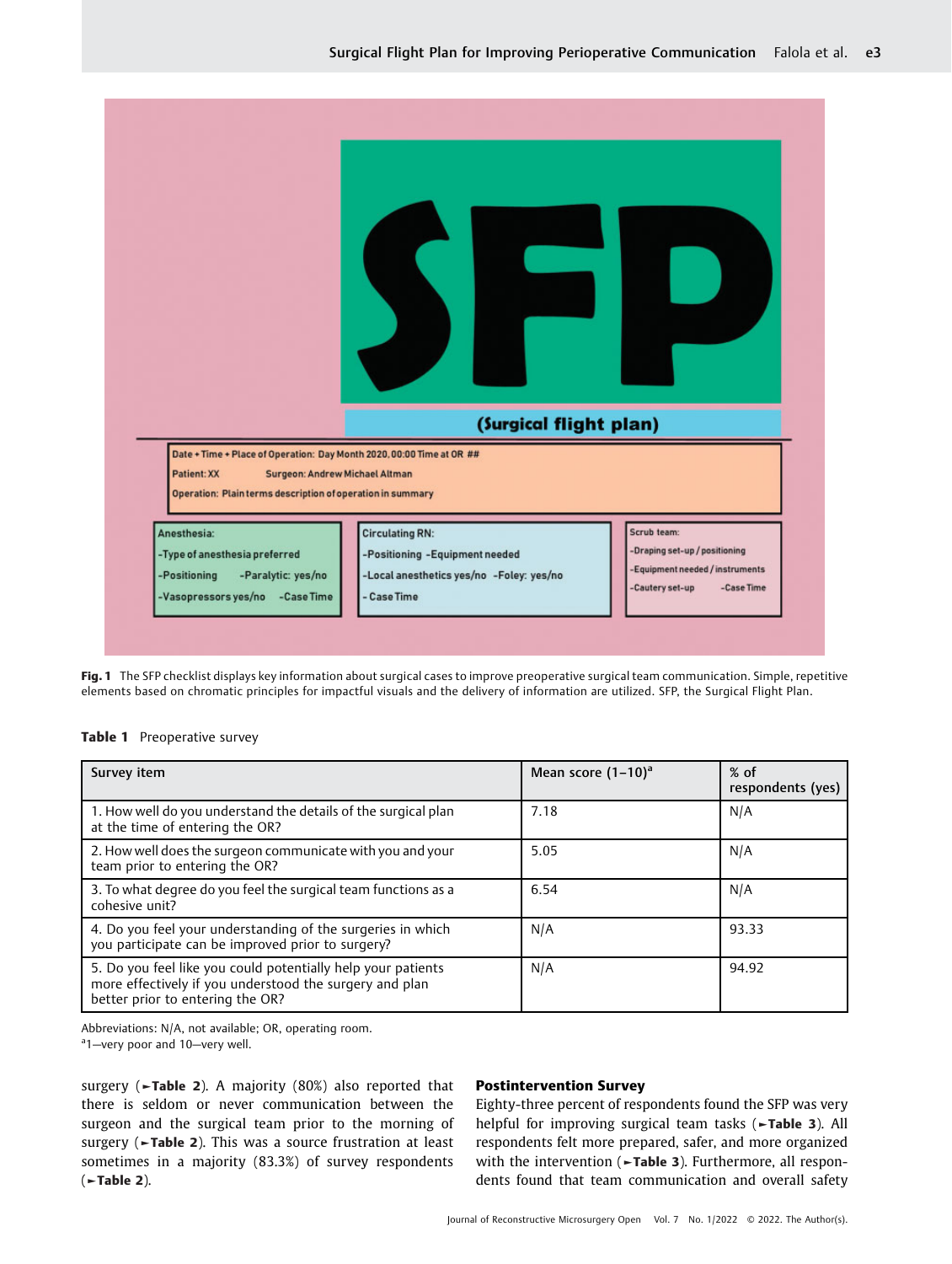#### Table 2 Preoperative survey

| Survey item                                                                                                                                 | <b>Number</b>  | % of respondents |  |  |  |
|---------------------------------------------------------------------------------------------------------------------------------------------|----------------|------------------|--|--|--|
| 6. How often do you find out what operation you are helping<br>with before the morning of surgery?                                          |                |                  |  |  |  |
| Always                                                                                                                                      | ς              | 5                |  |  |  |
| Often                                                                                                                                       | 21             | 35               |  |  |  |
| Sometimes                                                                                                                                   | 19             | 31.67            |  |  |  |
| Seldom                                                                                                                                      | 12             | 20               |  |  |  |
| Never                                                                                                                                       | 5              | 8.33             |  |  |  |
| 7. How often do you find out what operation you are helping<br>with the morning of surgery?                                                 |                |                  |  |  |  |
| Always                                                                                                                                      | 14             | 23.33            |  |  |  |
| Often                                                                                                                                       | 20             | 33.33            |  |  |  |
| Sometimes                                                                                                                                   | 20             | 33.33            |  |  |  |
| Seldom                                                                                                                                      | 4              | 6.67             |  |  |  |
| Never                                                                                                                                       | $\overline{2}$ | 3.33             |  |  |  |
| 8. How often does communication between the surgeon and<br>you and your team happen before the day of surgery?                              |                |                  |  |  |  |
| Always                                                                                                                                      | 1              | 1.67             |  |  |  |
| Often                                                                                                                                       | 1              | 1.67             |  |  |  |
| Sometimes                                                                                                                                   | 10             | 16.67            |  |  |  |
| Seldom                                                                                                                                      | 20             | 33.33            |  |  |  |
| Never                                                                                                                                       | 28             | 46.67            |  |  |  |
| 9. How often does communication between the surgeon and<br>you and your team happen the morning of surgery?                                 |                |                  |  |  |  |
| Always                                                                                                                                      | 19             | 31.67            |  |  |  |
| Often                                                                                                                                       | 26             | 43.33            |  |  |  |
| Sometimes                                                                                                                                   | 7              | 11.67            |  |  |  |
| Seldom                                                                                                                                      | 7              | 11.67            |  |  |  |
| Never                                                                                                                                       | 1              | 1.67             |  |  |  |
| 10. How often are you frustrated by feeling that you have an<br>inadequate understanding of the surgery and plan prior to<br>the operation? |                |                  |  |  |  |
| Always                                                                                                                                      | 0              | 0                |  |  |  |
| Often                                                                                                                                       | 10             | 16.67            |  |  |  |
| Sometimes                                                                                                                                   | 34             | 56.67            |  |  |  |
| Seldom                                                                                                                                      | 16             | 26.67            |  |  |  |
| Never                                                                                                                                       | 0              | 0                |  |  |  |

were improved and felt more confident in the delivery of quality patient care after implementation of the checklist  $(-$ Table 3).

## Discussion

High-reliability teams function with seamless lines of effective communication. Team members must be clear on their individual roles in addition to the unifying goal of the task at hand. The flight plan nomenclature was specifically chosen

#### Table 3 Postoperative survey

|                                                                                                                                                                              | Survey item                                                                                                             | % of respondents (yes)                                               |                       |  |
|------------------------------------------------------------------------------------------------------------------------------------------------------------------------------|-------------------------------------------------------------------------------------------------------------------------|----------------------------------------------------------------------|-----------------------|--|
|                                                                                                                                                                              | Total respondents ( $n = 6$ )                                                                                           | All survey respondents<br>(100%) selected "Yes"<br>for questions 1-7 |                       |  |
| 1. Did you feel like you were<br>more prepared for cases after<br>you had seen the Surgical<br>Flight Plan?                                                                  |                                                                                                                         |                                                                      |                       |  |
|                                                                                                                                                                              | 2. Did you feel like cases were<br>safer after you had seen the<br>Surgical Flight Plan?                                |                                                                      |                       |  |
|                                                                                                                                                                              | 3. Did you feel like cases were<br>more organized with the<br>Surgical Flight Plan?                                     |                                                                      |                       |  |
| 4. Did you feel that the Surgical<br>Flight Plan improves surgical<br>teamwork?<br>5. Did you feel that the Surgical<br>Flight Plan improves surgical<br>team communication? |                                                                                                                         |                                                                      |                       |  |
|                                                                                                                                                                              |                                                                                                                         |                                                                      |                       |  |
|                                                                                                                                                                              | 6. Do you feel that the Surgical<br>Flight Plan improves safety<br>overall?                                             |                                                                      |                       |  |
|                                                                                                                                                                              | 7. Would standard use of the<br>Surgical Flight Plan make you<br>more confident in delivery of<br>quality patient care? |                                                                      |                       |  |
|                                                                                                                                                                              |                                                                                                                         | <b>Number</b>                                                        | $%$ of<br>respondents |  |
| 8. How helpful to your surgical<br>team tasks did you find the<br>Surgical Flight Plan?                                                                                      |                                                                                                                         |                                                                      |                       |  |
|                                                                                                                                                                              | Very helpful                                                                                                            | 5                                                                    | 83                    |  |
|                                                                                                                                                                              | Helpful                                                                                                                 | 1                                                                    | 17                    |  |
|                                                                                                                                                                              | Neutral                                                                                                                 | N/A                                                                  | N/A                   |  |
|                                                                                                                                                                              | Somewhat helpful                                                                                                        | N/A                                                                  | N/A                   |  |
|                                                                                                                                                                              | Not helpful                                                                                                             | N/A                                                                  | N/A                   |  |

Abbreviation: N/A, not available.

to easily conjure a clear and culturally familiar mental image referencing flight crews pausing to discuss a plan prior to a journey, which easily parallels a surgical team in preparation. Challenges with the delivery of modern surgical care include frequent changes in personnel and the commoditization of time in the context of ever-present efficiency goals. Time pressures and team personnel heterogeneity are realities of health care delivery in the modern era and may be compounded in plastic and reconstructive surgery.

Because the above challenges are most evident within teams during the first cases of the day, the authors found this to be the setting most fertile for implementation of a checklist tool designed to unify the team and disseminate key information about the procedure in the critical 1-hour period ahead of surgery. The general feelings of the operative staff prior to SFP implementation were that they are often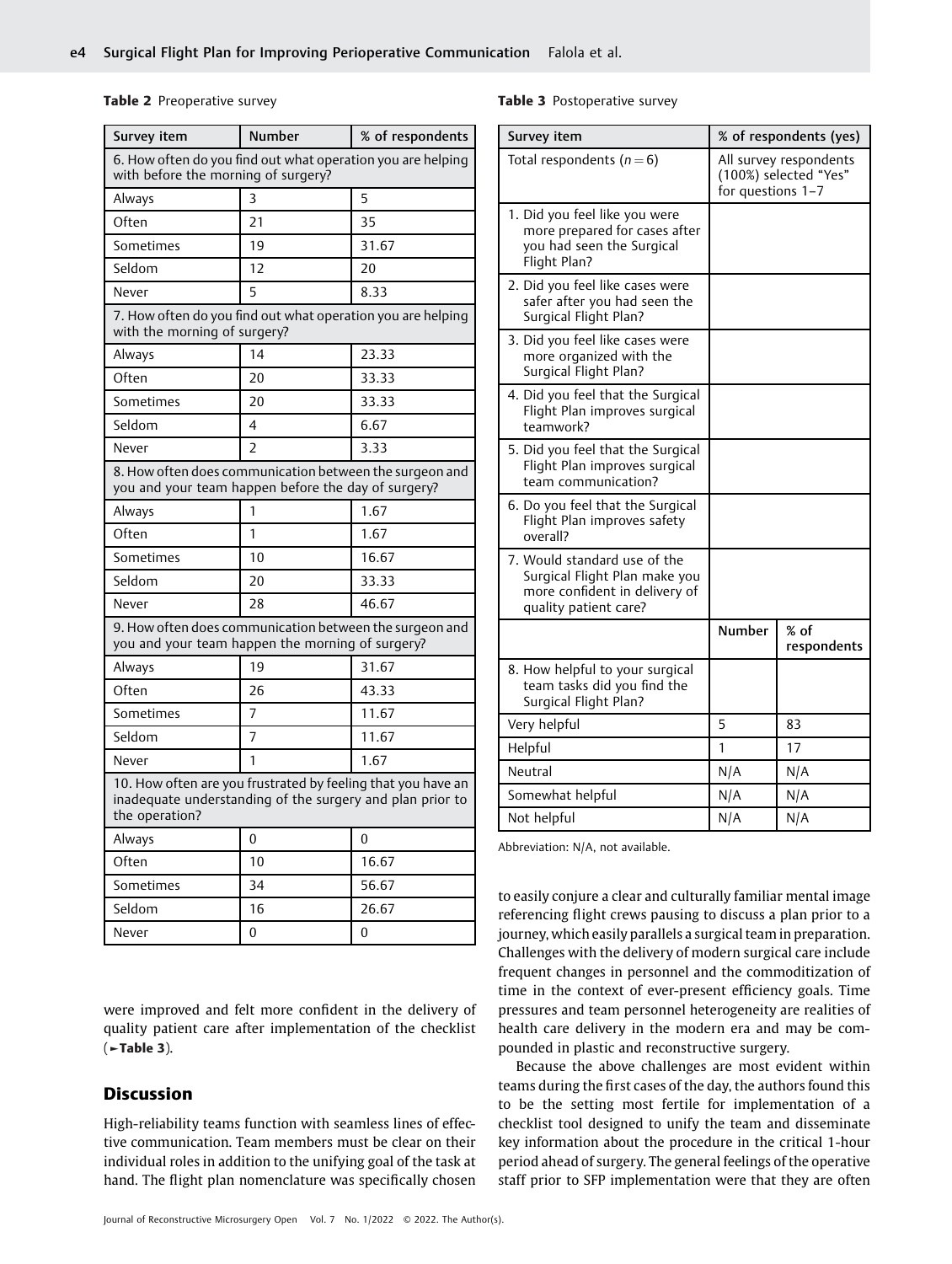finding out the details of first start cases the morning of surgery, which is a cause for frustration. Respondents believed that team cohesion and patient care could be improved with better understanding of these key first start case elements.

Our series of 16 first cases utilizing the SFP instrument resulted in a positive reception from our surgical teams. The majority of participants state that all 8 metrics of communication, safety, and delivery of quality care were improved with implementation of the SFP.

Analysis of FCOTS demonstrated a decrease of 11.3 minutes on average in the SFP group compared with the historical controls ( $p < 0.0437$ ). This difference is statistically significant but may be not considered clinically relevant. This study serves as proof of concept for a future, larger sample series which will help to further elucidate the effects of this useful tool. Further inquiry is needed to validate our findings, optimize the instrument, and maximize its impact, including expanding its use in different surgical specialties. Although confounding variables are certainly present, our data support enhanced clarity and communication within the surgical team and a trend toward decreasing barriers in communication, enhanced surgical efficiency, and improved safety.

A potential hurdle to wide adoption of a surgical checklist like the SFP is the need for a surgeon to input the case details into a computer-based form for subsequent upload into the EHR and access by other members of the surgical team. The entire process can require 10 to 15 minutes of time. In our experience, it is best to prepare the SFP the night before surgery, as operative plans can change from those discussed at the time of consultation in clinic. With so many demands placed on surgeons in the modern-day practice medicine, the addition of another duty can seem burdensome. Nonetheless, we found the process of creating the SFP a priceless moment for the surgeon to pause, reflect, plan, and organize in what was effectively a strategic "day before surgery" timeout, so to speak. It is important to appreciate the potential global benefit to the surgeon, surgical team, and health system when contemplating implementation of a surgical checklist. Key measures have been identified by the Centers for Medicare and Medicaid $9$  as uniform metrics for assessing the quality of health care delivery and for aligning reimbursements. Medicare and Medicaid contributions made up 37% of national health care expenditures in 2018, which was more than private health insurance (34%), and more than any other individual category.<sup>10</sup> By improving safety efforts in the OR, surgical checklists have the potential to directly and/or indirectly influence multiple CMS quality improvement programs including, but not limited to, the Hospital Readmissions Reduction Program, Hospital Value-Based Purchasing (VBP) Program, Hospital-Acquired Condition (HAC) Reduction Program, and survey-based metrics such as the Agency for Health Care Research and Quality (AHRO) Hospital Survey on Patient Safety Culture. $9$  The benefits of the SFP and other checklists may be compounded by uniform adoption and increasing familiarity by surgeons and OR staff over time. With increasing familiarity comes a decreased time input, such that the surgical checklist may ultimately be viewed by surgeons as a minor tradeoff for significant benefits.

#### Limitations

The generalizability of our findings may be unclear, due to the low number of survey respondents and variability in response rates, ultimately producing a fragile p-value (0.043). Further, the difference between the preintervention and postintervention survey may be seen as a design flaw. As the study progressed, four key points stood out to the authors as follows: (1) there was confusion by some survey respondents on questions using the Likert scale (1–10), (2) questions assessing feelings on safety were lacking, (3) not all initial survey respondents were able to gain adequate experience using the survey instrument, and (4) the SFP, while tremendously informative, may still not be construed as communication with the provider by some OR staff. The decision was then made to create a simpler outcomes survey targeted at plastic surgery OR personnel who frequently utilized the SFP.

Future studies will utilize the SFP with a larger number of cases, both in plastic surgery and other surgical specialties. These studies will stratify by surgical specialty and type of case, tailor the SFP to optimize communication in each specific scenario, and ultimately provide an improved assessment of the benefits of this novel instrument.

# Conclusion

The SFP is an innovative, low-cost communication tool that can improve the delivery of care in plastic and reconstructive surgery. The checklist can potentially improve OR efficiency and safety and has demonstrated improvements in first case on time starts at a tertiary academic hospital. Broad implementation of checklists can help to cultivate a culture of surgical communication, which may offset many challenges inherent to the complex, modern-day delivery of surgical care. Expanding implementation and including other surgical subspecialties will be necessary to further define and validate our findings.

Funding None.

Conflict of Interest None declared.

#### References

- 1 Roberts KH, Bea R. Must accidents happen? Lessons from highreliability organizations. Acad Manage Perspect 2001;15(03):70–78
- 2 Roberts KH, Rousseau DM. Research in nearly failure-free, highreliability organizations: having the bubble. IEEE Trans Eng Manage 1989;36(02):132–139
- 3 Kohn LT, Corrigan JM, Donaldson MS. Errors in health care: a leading cause of death and injury. In: To err is human: Building a safer health system. Washington, DC: National Academies Press (US); 2000